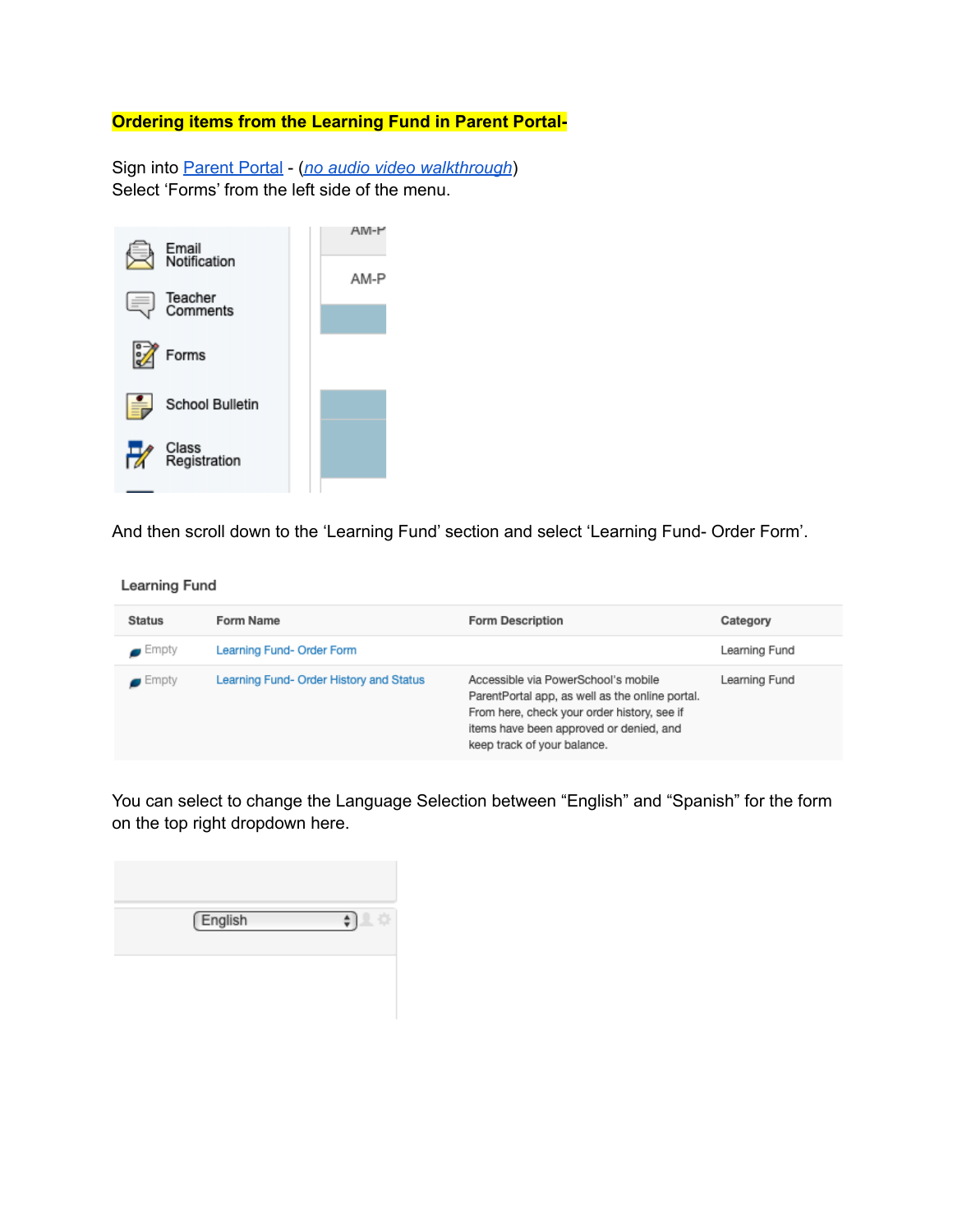You will then begin filling out the form fields- including Parent Name and Mailing Address. Please note that the 'Vendor' dropdown has a few of the more popular places listed as options, but the 'Not Listed' option allows you to type (or copy and paste from the vendor list) in the field to state your selection.

| URL <sup>*</sup> |                                                                               |
|------------------|-------------------------------------------------------------------------------|
|                  | Item Description *<br>Please be specific. It is easiest to copy and paste the |
|                  | website's title for the item into this field, along with any                  |
|                  | additional selection options needed.                                          |
|                  |                                                                               |
|                  |                                                                               |
|                  | Would you like to order another item?                                         |
|                  | Either from this store or another on the list.                                |
|                  | $\times$   $\times$                                                           |
|                  |                                                                               |
|                  | Quantity *                                                                    |

Once you finish filling out 'Item #1', you will be prompted to select whether or not you wish to add another item or complete and submit your order. Once submitted you cannot go back and edit/change.

|            |  | Either from this store or another on the list. |
|------------|--|------------------------------------------------|
|            |  |                                                |
|            |  |                                                |
| <b>Yes</b> |  |                                                |
| No         |  |                                                |

By selecting 'Yes', a new 'Item' box will open up for you to make a new selection of 'Vendor' and continue on. There are 10 fields for items and, again, these can be from any vendors not just the one chosen for the first item.